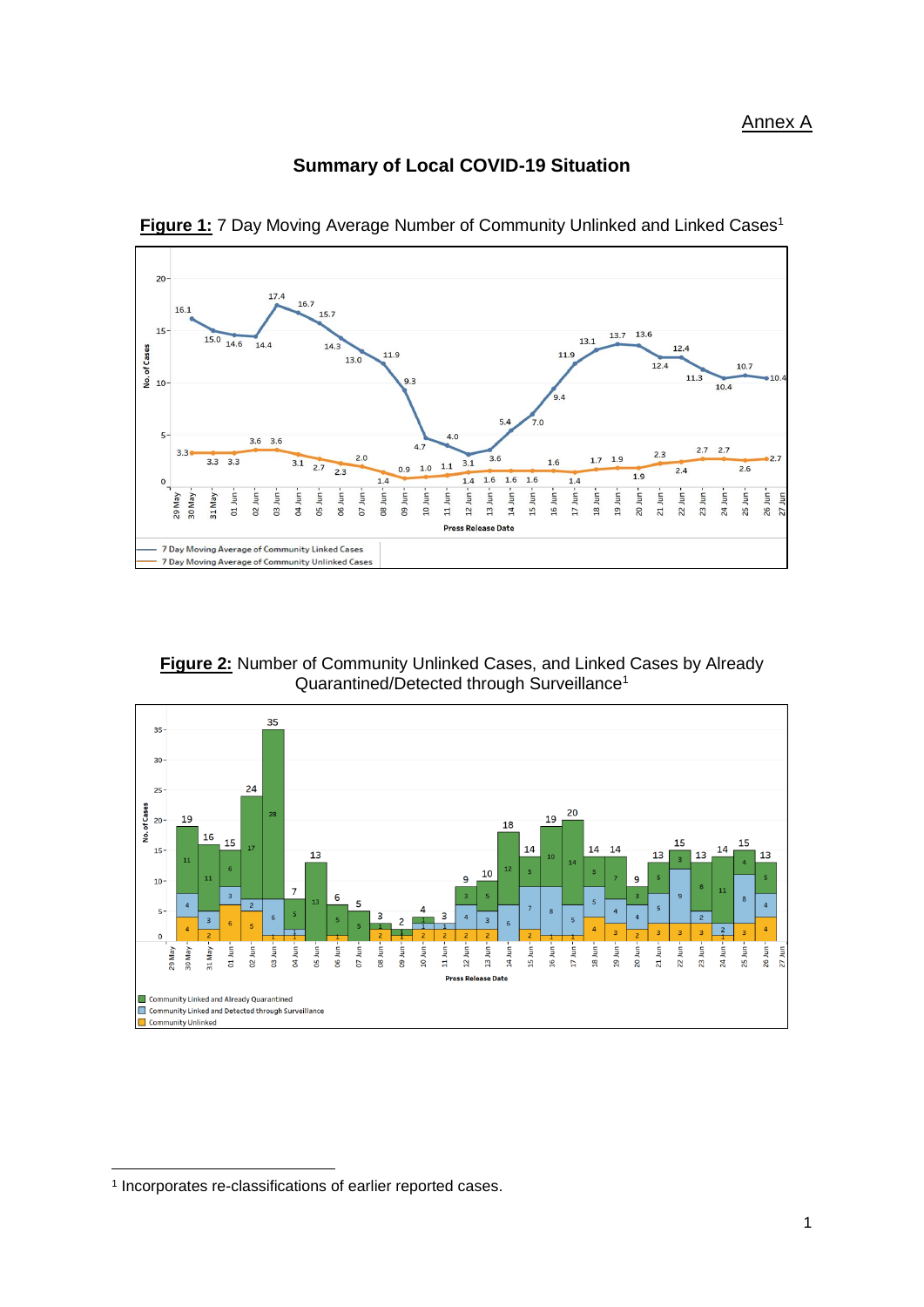

**Figure 3:** Number of Active Cases in Intensive Care Unit or Requiring Oxygen **Supplementation** 





<sup>1</sup>  $2$  Fully vaccinated – more than 14 days after completing vaccination regimen. Partially vaccinated – received 1 dose only of 2-dose vaccine or COVID-19 positive within 14 days of completing vaccination regimen.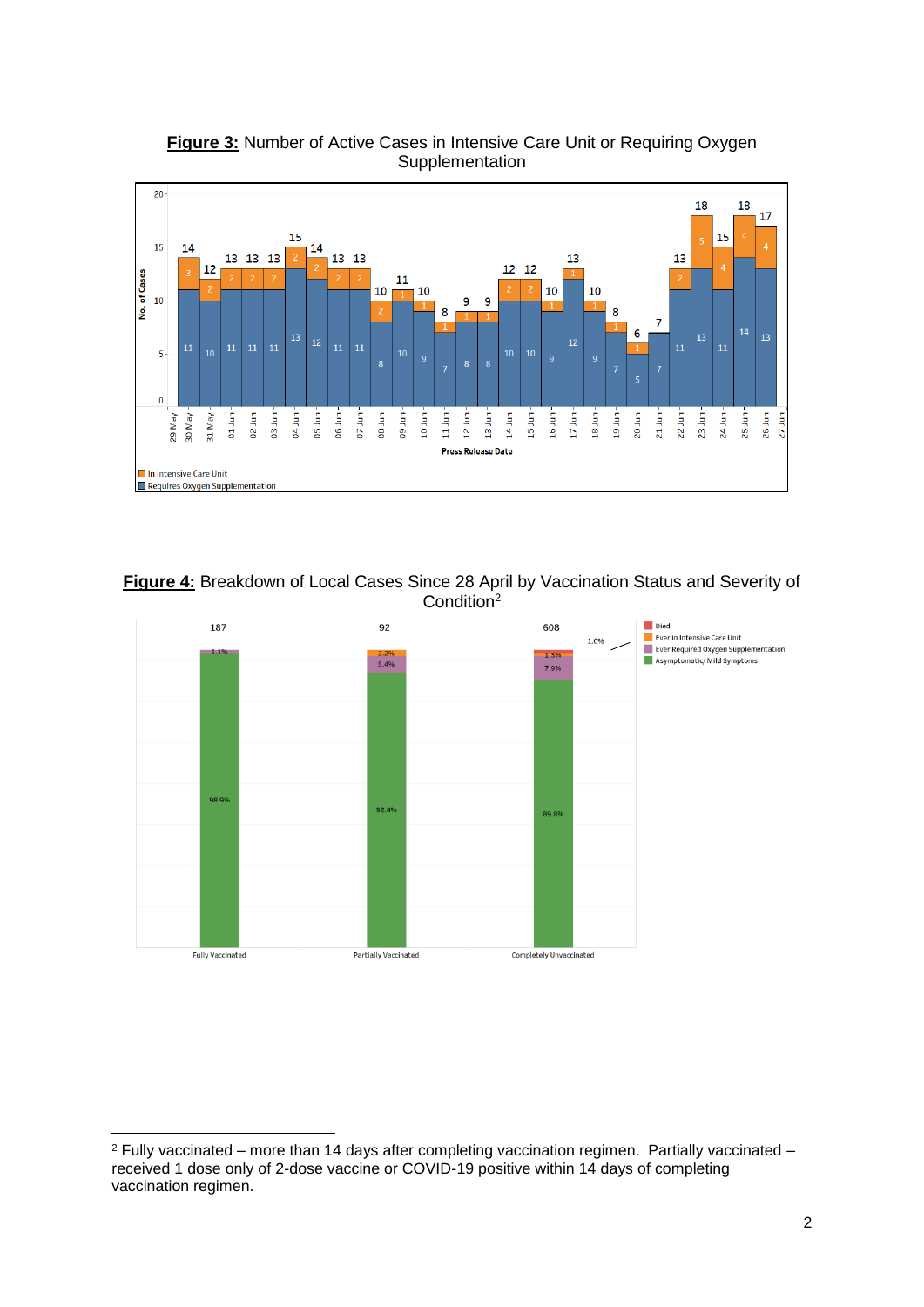#### **Open Clusters**

Epidemiological investigations and contact tracing have uncovered links between cases.

- i. 5 of the confirmed cases (Cases 64413, 64442, 64443, 64462 and 64476) are linked to the Changi General Hospital cluster with the most recent cases (Case 64462) linked to the cluster on 24 June, and Case 64476 linked to the cluster on 25 June. Case 64413 is a 35 year-old male Singaporean who works as a porter at Changi General Hospital. He was confirmed to have COVID-19 infection on 23 June.
- ii. 11 of the confirmed cases (Cases 64310, 64378, 64386, 64404, 64446, 64447, 64448, 64455, 64456, 64457 and 64473) are linked to the 105 Henderson Crescent cluster with the most recent case (Case 64473) linked to the cluster on 25 June. Case 64310 is a 67 year-old male Singaporean who is a retiree. He was confirmed to have COVID-19 infection on 17 June.
- iii. 89 of the confirmed cases (Cases 64132, 64158, 64187, 64193, 64195, 64196, 64199, 64201, 64202, 64204, 64205, 64212, 64213, 64216, 64217, 64218, 64221, 64223, 64224, 64225, 64226, 64229, 64231, 64232, 64234, 64239, 64240, 64241, 64242, 64243, 64244, 64246, 64248, 64252, 64257, 64258, 64260, 64261, 64262, 64266, 64267, 64269, 64270, 64271, 64272, 64273, 64274, 64278, 64279, 64280, 64281, 64283, 64284, 64285, 64288, 64296, 64298, 64299, 64300, 64303, 64304, 64305, 64307, 64315, 64316, 64319, 64321, 64322, 64329, 64334, 64348, 64350, 64351, 64355, 64357, 64358, 64364, 64368, 64383, 64385, 64389, 64403, 64421, 64435, 64436, 64445, 64461, 64472 and 64474) are linked to the 115 Bukit Merah View Market & Food Centre cluster with the most recent cases (Cases 64472 and 64474) linked to the cluster on 25 June. Case 64132 is a 74 year-old male Singaporean who works at a sundry store at 115 Bukit Merah View Market & Food Centre. He was confirmed to have COVID-19 infection on 9 June.
- iv. 8 of the confirmed cases (Cases 64255, 64264, 64332, 64420, 64354, 64369, 64449 and 64475) are linked to the Case 64264 cluster with the most recent case (Case 64475) linked to the cluster on 25 June. Case 64264 is a 32 year-old female Indonesia national who is a foreign domestic worker. She was confirmed to have COVID-19 infection on 16 June.
- v. 10 of the confirmed cases (Cases 64349, 64387, 64397, 64408, 64414, 64415, 64416, 64437, 64465 and 64467) are linked to the Case 64349 cluster with the most recent cases (Cases 64465 and 64467) linked to the cluster on 25 June. Case 64349 is a 24 year-old male Singaporean who works as a financial consultant with Prudential. He was confirmed to have COVID-19 infection on 19 June.
- vi. 8 of the confirmed cases (Cases 64326, 64333, 64353, 64361, 64362, 64384, 64407 and 64470) are linked to the 119 Bukit Merah View cluster with the most recent case (Case 64470) linked to the cluster on 25 June. Case 64326 is a 46 year-old female Singaporean who is a homemaker. She was confirmed to have COVID-19 infection on 18 June.
- vii. 6 of the confirmed cases (Cases 64359, 64370, 64390, 64391, 64417 and 64430) are linked to the Case 64359 cluster with the most recent cases (Cases 64417 and 64430) linked to the cluster on 23 June. Case 64359 is a 38 year-old female Philippines national who is a foreign domestic worker. She was confirmed to have COVID-19 infection on 20 June.
- viii. 4 of the confirmed cases (Cases 64135, 64194, 64402 and 64429) are linked to the Case 64135 cluster with the most recent case (Case 64429) linked to the cluster on 23 June.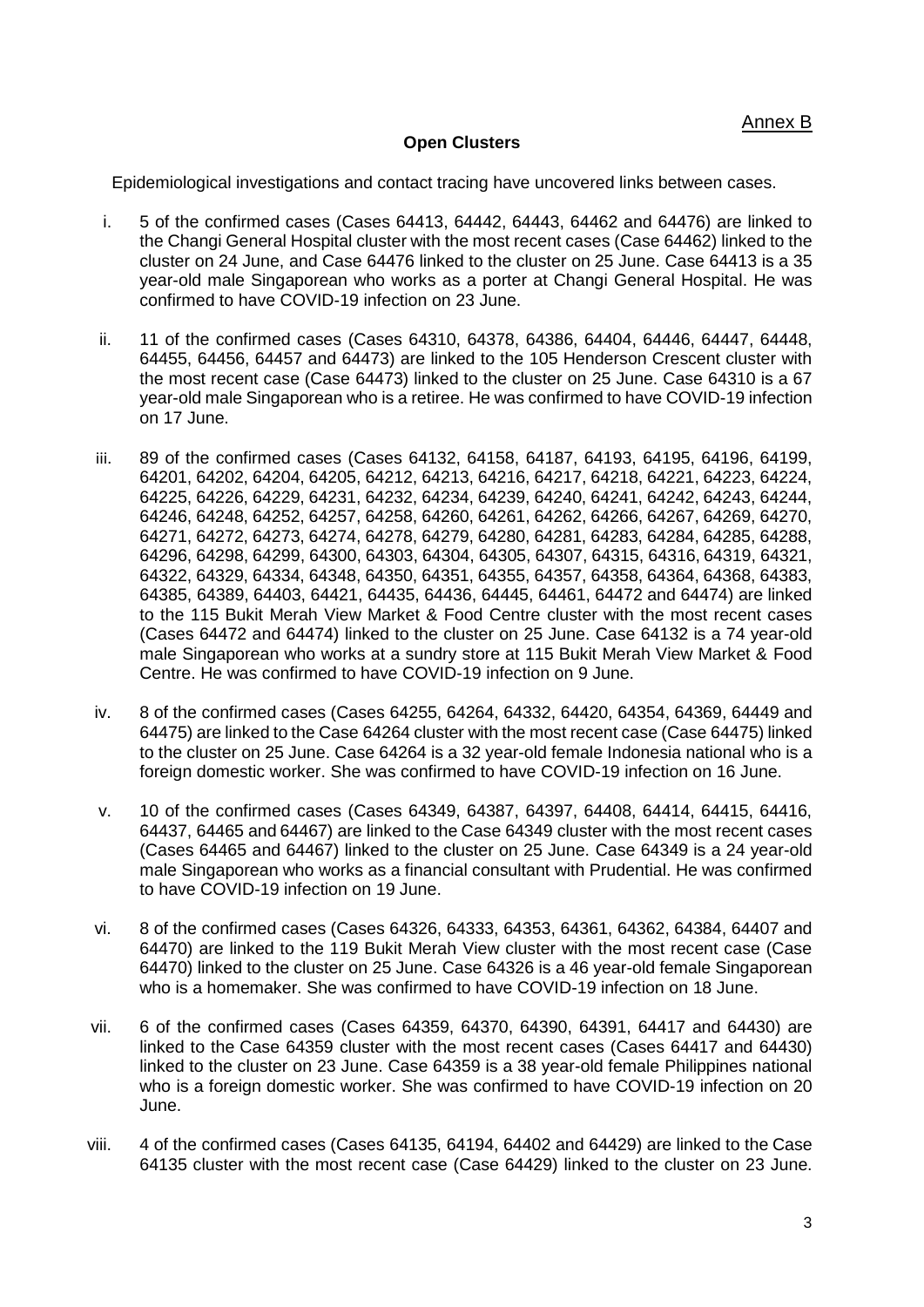Case 64135 is a 57 year-old female Singaporean who works as a promoter at Guardian (ION Orchard). She was confirmed to have COVID-19 infection on 10 June.

- ix. 5 of the confirmed cases (Cases 64112, 64121, 64174, 64230 and 64236) are linked to the ION Orchard cluster. Case 64112 is a 35 year-old female Malaysia national who works as a retail assistant at Four Leaves (ION Orchard and AMK Hub). She was confirmed to have COVID-19 infection on 7 June.
- x. 14 of the confirmed cases (Cases 64184, 64186, 64191, 64197, 64198, 64200, 64206, 64207, 64208, 64219, 64249, 64251, 64295 and 64419) are linked to the Case 64184 cluster with the most recent case (Case 64419) linked to the cluster on 23 June. Case 64184 is a 27 year-old male India national who works as an engineer at Ecoxplore Pte Ltd. He was confirmed to have COVID-19 infection on 12 June.
- xi. 3 of the confirmed cases (Cases 64373, 64374 and 64406) are linked to the Case 64374 cluster with the most recent case (Case 64406) linked to the cluster on 23 June. Case 64374 is a 26 year-old female Singapore Permanent Resident who works as an analyst at Deutsche Bank. She was confirmed to have COVID-19 infection on 21 June.
- xii. 4 of the confirmed cases (Cases 64377, 64379, 64380 and 64392) are linked to the 90 Redhill Close cluster with the most recent case (Case 64392) linked to the cluster on 22 June. Case 64379 is a 79 year-old male Singaporean who is a retiree. He was confirmed to have COVID-19 infection on 21 June.
- xiii. 3 of the confirmed cases (Cases 64233, 64268 and 64375) are linked to the Case 64233 cluster with the most recent case (Case 64375) linked to the cluster on 21 June. Case 64233 is a 41 year-old female Philippines national who is a foreign domestic worker. She was confirmed to have COVID-19 infection on 14 June.
- xiv. 5 of the confirmed cases (Cases 64330, 64342, 64345, 64346 and 64371) are linked to the 121 Bukit Merah View cluster with the most recent case (Case 64371) linked to the cluster on 21 June. Case 64330 is an 86 year-old female Singaporean who is a retiree. She was confirmed to have COVID-19 infection on 18 June.
- xv. 4 of the confirmed cases (Cases 64263, 64323, 64324 and 64325) are linked to the Case 64263 cluster with the most recent cases (Cases 64323, 64324 and 64325) linked to the cluster on 18 June. Case 64263 is a 47 year-old female Indonesia national who is a foreign domestic worker. She was confirmed to have COVID-19 infection on 16 June.
- xvi. 8 of the confirmed cases (Cases 63721, 63748, 63752, 63933, 64050, 64065, 64066 and 64331) are linked to the Tektronix cluster with the most recent case (Case 64331) linked to the cluster on 18 June. Case 63721 is a 50 year-old male Singaporean who works as an engineer at Tektronix Southeast Asia Pte Ltd. He was confirmed to have COVID-19 infection on 24 May.
- xvii. 3 of the confirmed cases (Cases 64183, 64185 and 64312) are linked to the Case 64183 cluster with the most recent case (Case 64312) linked to the cluster on 17 June. Case 64183 is a 68 year-old male Singaporean who works as a landscape gardener at Amozonia Pte Ltd. He was confirmed to have COVID-19 infection on 12 June.
- xviii. 3 of the confirmed cases (Cases 64149, 64180 and 64181) are linked to the MARINA ARIEL cluster, with the most recent cases (Cases 64180 and 64181) linked to the cluster on 12 June. Case 64149 is a 38 year-old male Indonesia national who is employed by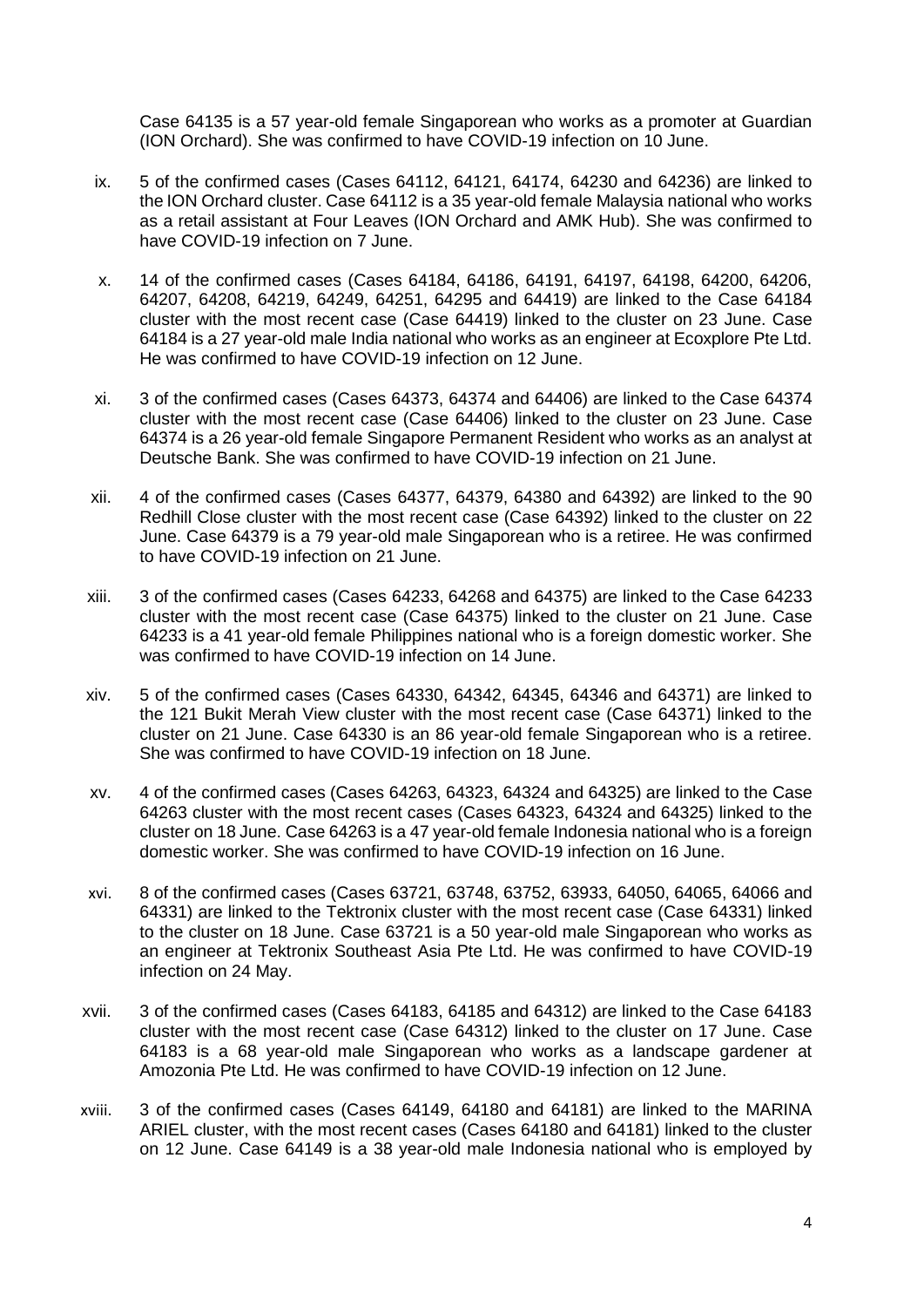Marina Offshore Pte Ltd as a sea crew on board tugboat MARINA ARIEL. He was confirmed to have COVID-19 infection on 11 June.

- xix. 4 of the confirmed cases (Cases 63399, 63900, 63917 and 64182) are linked to the Case 63399 cluster with the most recent case (Case 64182) linked to the cluster on 12 June. Case 63399 is a 35 year-old male Malaysia national who is a kitchen crew at Kota Zheng Zong Bak Kut Teh (Serangoon Gardens). He was confirmed to have COVID-19 infection on 17 May.
- xx. 16 of the confirmed cases (Cases 63160, 63253, 63294, 63300, 63426, 63427, 63428 63491, 63522, 63526, 63680, 63731, 63751, 63826, 63943 and 64120) are linked to the Changi Prison Complex cluster, with the most recent case (Case 64120) linked to the cluster on 9 June. Case 63160 is a 39 year-old male China national who is employed by SATS Food Services Pte Ltd as a chef at Changi Prison Complex. He was confirmed to have COVID-19 infection on 13 May.
- xxi. 13 of the confirmed cases (Cases 63853, 63854, 63874, 63883, 63884, 63885, 63886, 63896, 63903, 63958, 64009, 64076 and 64117) are linked to the NTUC Foodfare (308 Anchorvale Road) cluster with the most recent case (Case 64117) linked to the cluster on 8 June. Case 63853 is a 33 year-old male Malaysia national who works as a kitchen assistant at Hua Zai Eating House Pte Ltd. He was confirmed to have COVID-19 infection on 29 May.
- xxii. 33 of the confirmed cases (Cases 63924, 63949, 63950, 63961, 63962, 63974, 63976, 63977, 63979, 63980, 63982, 63983, 63984, 63985, 63986, 63987, 63988, 63989, 63990, 63991, 63992, 63993, 63994, 63995, 63996, 63997, 64001, 64060, 64061, 64062, 64090 64094 and 64108) are linked to the MINDSville@Napiri cluster with the most recent case (Case 64108) linked to the cluster on 7 June. Case 63924 is a 37 year-old female Singaporean who is a resident at MINDSville@Napiri. She was confirmed to have COVID-19 infection on 31 May.
- xxiii. 8 of the confirmed cases (Cases 63936, 63969, 64046, 64048, 64049, 64057, 64091 and 64093) are linked to the Atatcutz Singapore cluster, with the most recent cases (Case 64091) linked to the cluster on 6 June, and Case 64093 linked to the cluster on 7 June. Case 63936 is a 26 year-old male Malaysia national who works as a delivery rider for Pizza Hut (Hougang Green). He was confirmed to have COVID-19 infection on 1 June.
- xxiv. 6 of the confirmed cases (Cases 63964, 63981, 64010, 64011, 64059 and 64103) are linked to the Case 63964 cluster with the most recent case (Case 64103) linked to the cluster on 7 June. Case 63964 is a 61 year-old female Singaporean who works at NTUC FairPrice (Clementi Avenue 3). She was confirmed to have COVID-19 infection on 1 June.
- xxv. 3 of the confirmed cases (Cases 63931, 64020 and 64077) are linked to the Case 63931 cluster, with the most recent case (Case 64077) linked to the cluster on 5 June. Case 63931 is an 82 year-old male Singaporean who is a retiree. He was confirmed to have COVID-19 infection on 1 June.
- xxvi. 5 of the confirmed cases (Cases 63922, 63927, 64024, 64025 and 64047) are linked to the Case 63922 cluster with the most recent case (Case 64047) linked to the cluster on 4 June. Case 63922 is a 56 year-old female Singaporean who is a homemaker. She was confirmed to have COVID-19 infection on 31 May.
- xxvii. 3 of the confirmed cases (Cases 63892, 64027 and 64028) are linked to the Case 63892 cluster with the most recent cases (Cases 64027 and 64028) linked to the cluster on 3 June. Case 63892 is a 68 year-old male Singaporean who works as a manager at Phoenix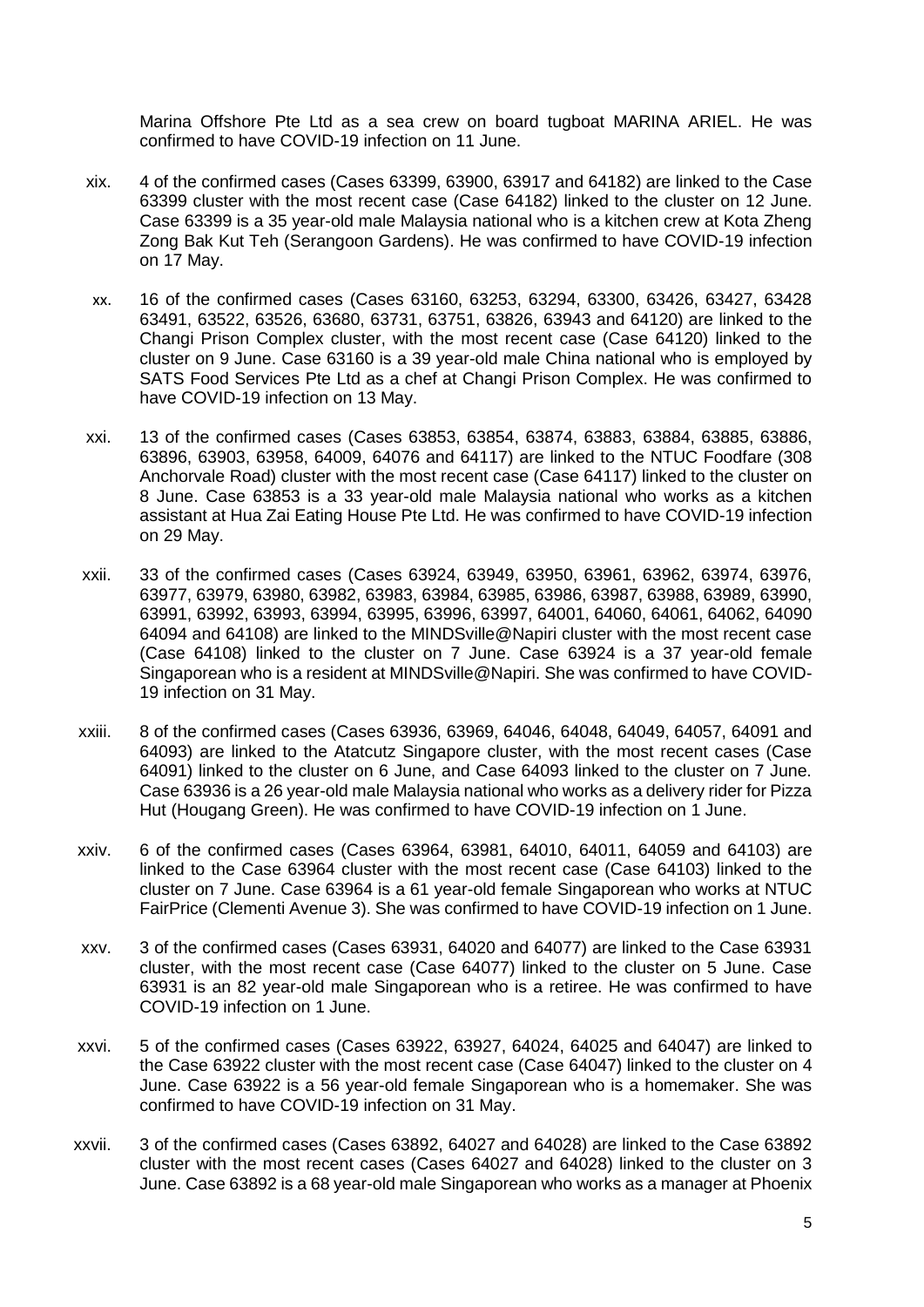Entertainment Karaoke TV Music Lounge Pte Ltd. He was confirmed to have COVID-19 infection on 30 May.

- xxviii. 27 of the confirmed cases (Cases 63507, 63677, 63740, 63760, 63761, 63765, 63798, 63799, 63802, 63830, 63831, 63832, 63836, 63837, 63839, 63842, 63843, 63898, 63905, 63906, 63907, 63929, 63952, 63953, 63970, 64026 and 64032) are linked to the Hong Ye Group cleaners cluster with the most recent cases (Cases 64026 and 64032) linked to the cluster on 3 June. Case 63507 is a 31 year-old male Singaporean who is employed by Hong Ye Group Pte Ltd as a cleaner at Changi Business Park. He was confirmed to have COVID-19 infection on 19 May.
	- xxix. 13 of the confirmed cases (Cases 63286, 63292, 63392, 63455, 63456, 63517, 63601, 63609, 63757, 63862, 63863, 63864 and 63999) are linked to the 506 Hougang Avenue 8 cluster with the most recent case (Case 63999) linked to the cluster on 1 June. Case 63286 is a 57 year-old female Malaysia national who is currently unemployed. She was confirmed to have COVID-19 infection on 15 May.
	- xxx. 3 of the confirmed cases (Cases 63973, 63975 and 63978) are linked to the Case 63973 cluster with the most recent cases (Cases 63975 and 63978) linked to the cluster on 2 June. Case 63973 is an 80 year-old female Singaporean who is a retiree. She was confirmed to have COVID-19 infection on 1 June.
- xxxi. 7 of the confirmed cases (Cases 63887, 63908, 63920, 63928, 63940, 63947 and 63998) are linked to the Case 63887 cluster with the most recent case (Case 63998) linked to the cluster on 2 June. Case 63887 is a 65 year-old female Singaporean who is a homemaker. She was confirmed to have COVID-19 infection on 30 May.
- xxxii. 4 of the confirmed cases (Cases 63941, 63963, 63966 and 64000) are linked to the Case 63941 cluster with the most recent case (Case 64000) linked to the cluster on 2 June. Case 63941 is a 36 year-old female Vietnam national who is a homemaker. She was confirmed to have COVID-19 infection on 1 June.
- xxxiii. 10 of the confirmed cases (Cases 63806, 63827, 63847, 63848, 63875, 63876, 63951, 63954, 63955 and 63968) are linked to the Case 63806 cluster with the most recent cases (Cases 63951, 63954 and 63955) linked to the cluster on 1 June, and Case 63968 linked to the cluster on 2 June. Case 63806 is a 49 year-old male Singapore Permanent Resident who works as a manager at Success Consultancy Pte Ltd. He was confirmed to have COVID-19 infection on 28 May.
- xxxiv. 7 of the confirmed cases (Cases 63725, 63742, 63775, 63777, 63846, 63881 and 63960) are linked to the Chevy's Bar and Bistro cluster with the most recent case (Case 63960) linked to the cluster on 1 June. Case 63725 is a 58 year-old female Singaporean who works at Chevy's Bar and Bistro. She was confirmed to have COVID-19 infection on 25 May.
- xxxv. 3 of the confirmed cases (Cases 63743, 63859 and 63938) are linked to the Case 63743 cluster with the most recent case (Case 63938) linked to the cluster on 1 June. Case 63743 is a 24 year-old male Malaysia national who works at McDonald's (The Woodgrove). He was confirmed to have COVID-19 infection on 26 May.
- xxxvi. 7 of the confirmed cases (Case 63660, 63661, 63701, 63702, 63703, 63904 and 63923) are linked to Case 63660 cluster with the most recent case (Case 63923) linked to the cluster on 31 May. Case 63660 is a 31 year-old male Singaporean who works as a property agent with ERA Realty Network Pte Ltd. He was confirmed to have COVID-19 infection on 23 May.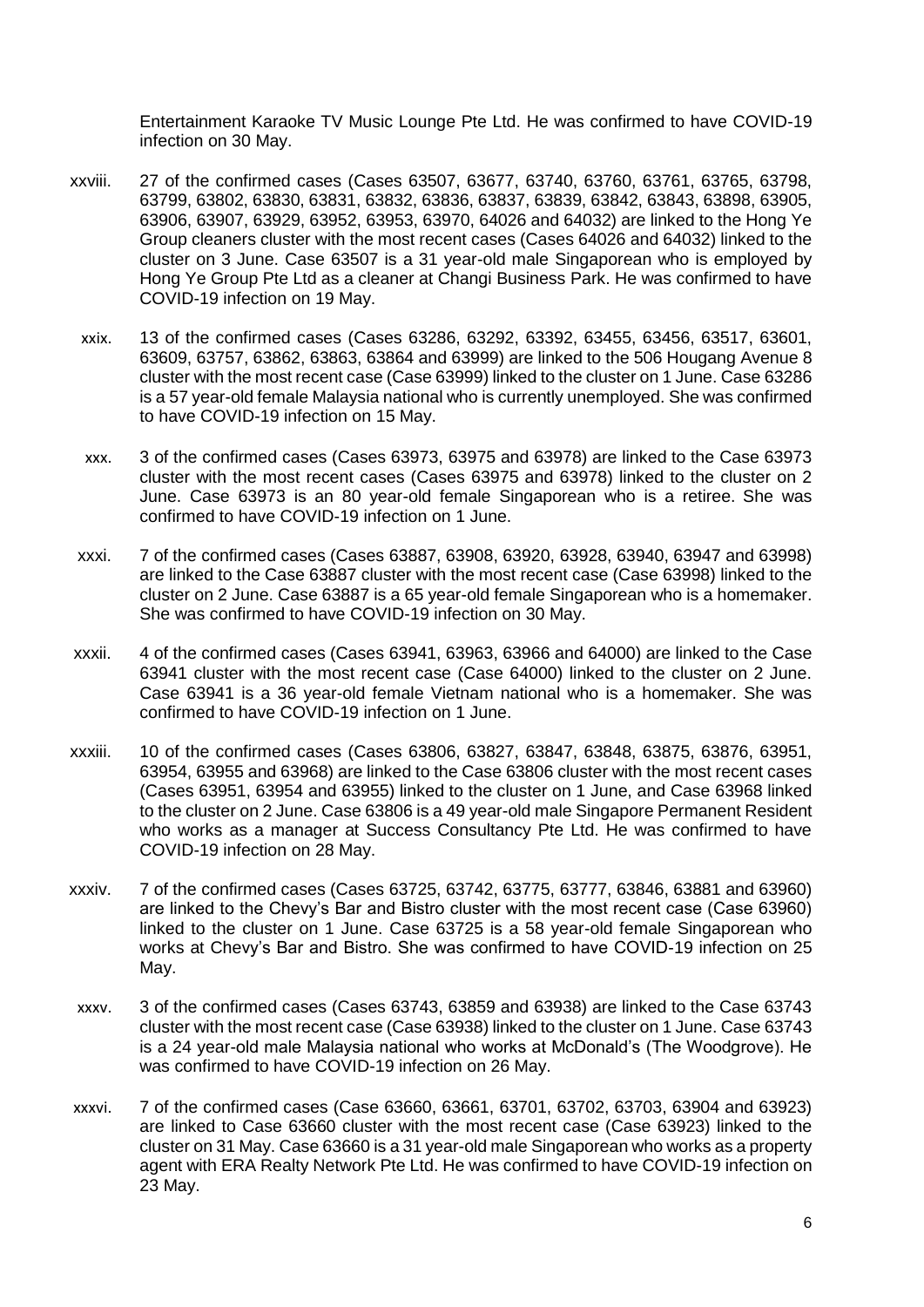- xxxvii. 3 of the confirmed cases (Cases 63844, 63890 and 63899) are linked to Case 63844 cluster with the most recent cases (Case 63890 and 63899) linked to the cluster on 30 May. Case 63844 is a 49 year-old female Singaporean who works as executive at Eng Soon Chair & Table Hire Service. She was confirmed to have COVID-19 infection on 28 May.
- xxxviii. 63 of the confirmed cases (Cases 62933, 63037, 63273, 63275, 63276, 63277, 63304, 63306, 63318, 63357, 63363, 63381, 63393, 63406, 63408, 63417, 63448, 63453, 63462, 63463, 63469, 63470, 63471, 63472, 63488, 63508, 63509, 63510, 63520, 63524, 63559, 63560, 63570, 63571, 63577, 63578, 63588, 63591, 63593, 63597, 63598, 63600, 63606, 63607, 63620, 63652, 63653, 63664, 63665, 63675, 63678, 63704, 63707, 63722, 63724, 63728, 63729, 63733, 63734, 63735, 63829, 63849 and 63882) are linked to the JEM/ Westgate cluster with the most recent case (Case 63882) linked to the cluster on 30 May. Case 62933 is a 53 year-old female Singaporean who works as a cleaner at Park Avenue Rochester. She was confirmed to have COVID-19 infection on 7 May.
- xxxix. 5 of the confirmed cases (Cases 63446, 63656, 63773, 63866 and 63867) are linked to the Case 63446 cluster with the most recent cases (Cases 63866 and 63867) linked to the cluster on 29 May. Case 63446 is a 28 year-old male Singaporean who works as an engineer at Patec Pte Ltd. He was confirmed to have COVID-19 infection on 18 May.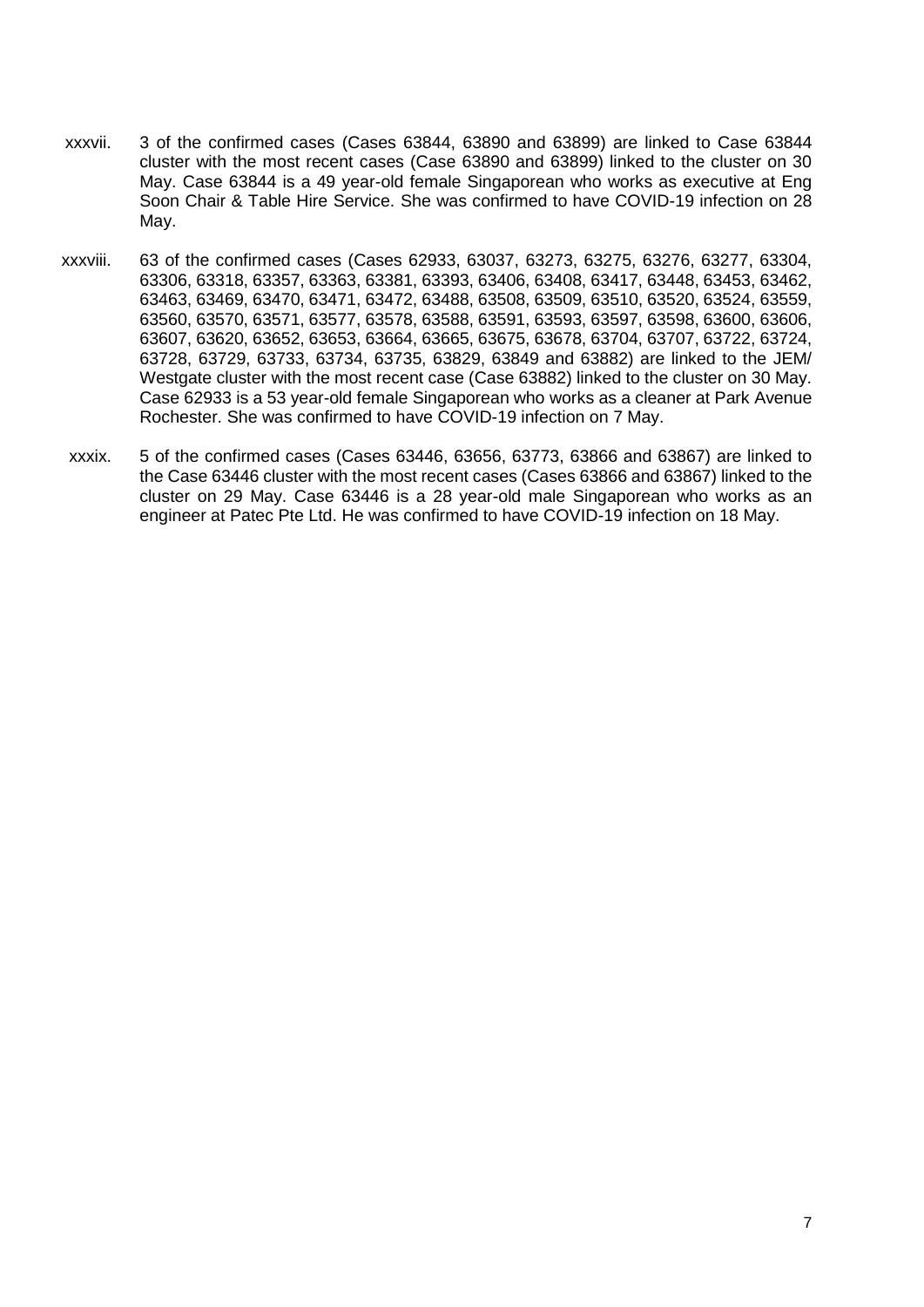### Annex C1

### **Summary of Cases in the Community**

|         | Case Number | Date of Confirmation | <b>Onset date</b> | Age (years) | Gender | Nationality | Exposure            | ses)<br>Key Places Visited<br>asymptomatic ca<br>Onset/Swab (for<br>after Symptoms | Links/ Cluster                                              |
|---------|-------------|----------------------|-------------------|-------------|--------|-------------|---------------------|------------------------------------------------------------------------------------|-------------------------------------------------------------|
| $\star$ | 64462       | 24 Jun               | 23 Jun            | 66          | M      | <b>SC</b>   | Local linked        |                                                                                    | Changi General Hospital cluster                             |
| $\star$ | 64463       | 25 Jun               | 16 Jun            | 32          | F      | <b>SC</b>   | Local unlinked      |                                                                                    |                                                             |
| $\star$ | 64464       | 25 Jun               | 24 Jun            | 21          | F      | <b>SC</b>   | Local unlinked      |                                                                                    |                                                             |
| $\#$    | 64465       | 25 Jun               | 25 Jun            | 22          | M      | <b>SC</b>   | Local linked        |                                                                                    | Case 64349 cluster                                          |
| $\#$    | 64467       | 25 Jun               | 25 Jun            | 26          | M      | <b>SC</b>   | Local linked        |                                                                                    | Case 64349 cluster                                          |
| $\star$ | 64468       | 25 Jun               | 18 Jun            | 27          | M      | <b>SC</b>   | Local unlinked      |                                                                                    |                                                             |
| $\star$ | 64470       | 25 Jun               | 24 Jun            | 34          | F      | Philippines | Local linked        |                                                                                    | 119 Bukit Merah View cluster                                |
| $\#$    | 64472       | 25 Jun               | 20 Jun            | 31          | F      | <b>SC</b>   | Local linked        |                                                                                    | 115 Bukit Merah View Market &<br><b>Food Centre cluster</b> |
| $\star$ | 64473       | 25 Jun               | 24 Jun            | 43          | F      | Indonesia   | Local linked        |                                                                                    | 105 Henderson Crescent cluster                              |
| $\star$ | 64474       | 25 Jun               | 25 Jun            | 28          | F      | <b>SC</b>   | Local linked        |                                                                                    | 115 Bukit Merah View Market &<br><b>Food Centre cluster</b> |
| $\#$    | 64475       | 25 Jun               | 25 Jun            | 86          | M      | <b>SC</b>   | <b>Local linked</b> |                                                                                    | Case 64264 cluster                                          |
| $\#$    | 64476       | 25 Jun               | Asymptomatic      | 48          | F      | <b>SC</b>   | Local linked        |                                                                                    | Changi General Hospital cluster                             |
| $\star$ | 64478       | 26 Jun               | Asymptomatic      | 76          | F      | <b>SC</b>   | Local unlinked      |                                                                                    |                                                             |

Cases marked (# ) had already been quarantined earlier.

Cases marked (\*) were detected as a result of our proactive screening and surveillance.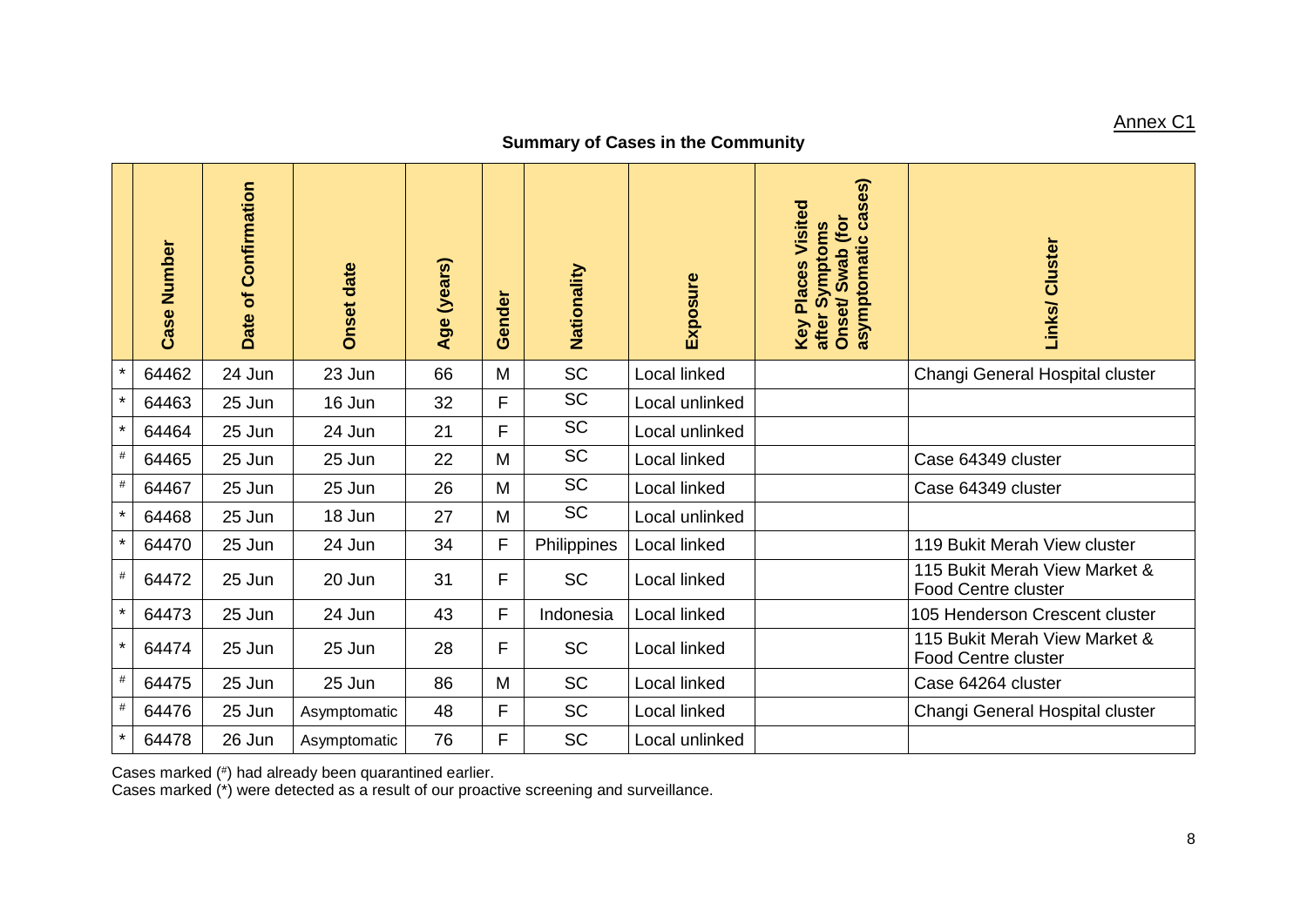# Annex C2

# **Summary of Imported Cases**

| mber<br>z<br>Case | atio<br>৳<br>Date of<br>Confirm | date<br><b>ISet</b> | $\overline{\mathbf{S}}$<br>(yea<br>Age | der<br><b>G</b> | Ě<br>ii<br>Z                               | History<br>$\overline{\mathbf{c}}$<br>ဇ | စ္<br>Õ.<br>$\overline{\mathbf{E}}$ | <u>ଓ</u><br>Ē         | ፬<br>ပ |
|-------------------|---------------------------------|---------------------|----------------------------------------|-----------------|--------------------------------------------|-----------------------------------------|-------------------------------------|-----------------------|--------|
| $\sim$ 64466      | 25 Jun                          | Asymptomatic        | 35                                     | M               | Pakistan<br>(Short-Term Visit Pass holder) | Saudi Arabia                            | Imported                            |                       |        |
| $\sim$ 64469      | 25 Jun                          | Asymptomatic        | 54                                     | F               | <b>PR</b>                                  | India                                   | Imported                            | Contact of Case 64190 |        |
| $\sim$ 64477      | 26 Jun                          | Asymptomatic        | 19                                     | E               | <b>SC</b>                                  | <b>UK</b>                               | Imported                            |                       |        |
| $\sim$ 64479      | 26 Jun                          | Asymptomatic        | 44                                     | M               | <b>PR</b>                                  | India                                   | Imported                            |                       |        |

Cases marked (~) had already been placed on Stay-Home Notice upon arrival in Singapore.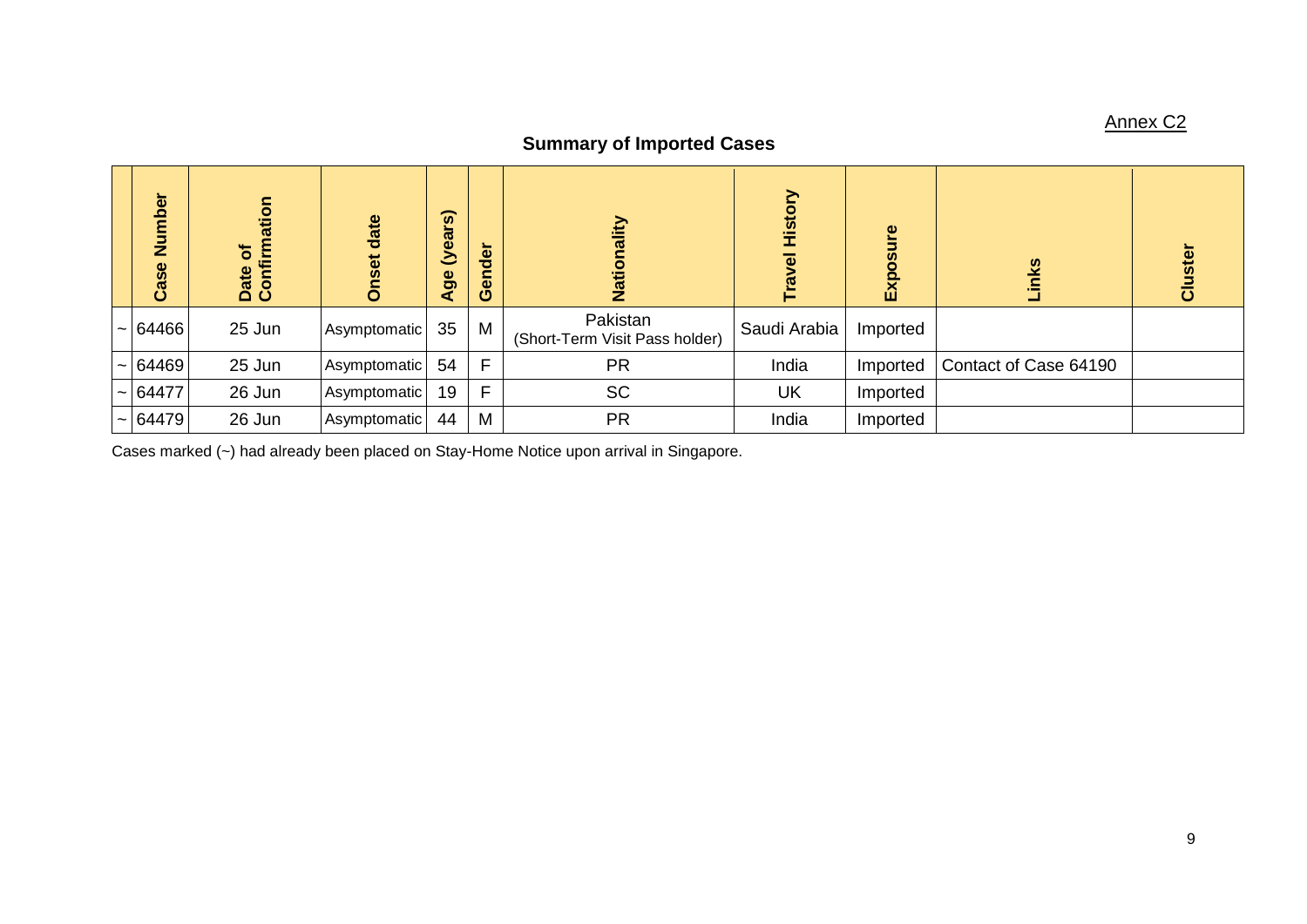#### Annex D

### **Public Places Visited by Cases in the Community during Infectious Period<sup>3</sup>**

| <b>Date</b>              | <b>Time</b>    | <b>Location (Address)</b>                                                        |  |  |
|--------------------------|----------------|----------------------------------------------------------------------------------|--|--|
| 12 Jun                   | 0500h to 0530h | 115 Bukit Merah View Market & Hawker Centre (115 Bukit<br>Merah View)            |  |  |
| 12 Jun<br>0600h to 1700h |                | Tiong Bahru Yong Tao Hu (56 Eng Hoon Street)                                     |  |  |
| 12 Jun                   | 0630h to 1115h | Tiong Bahru Yong Tao Hu (56 Eng Hoon Street)                                     |  |  |
| 12 Jun                   | 0630h to 1700h | Tiong Bahru Yong Tao Hu (56 Eng Hoon Street)                                     |  |  |
| 12 Jun                   | 0830h to 1430h | 115 Bukit Merah View Market & Hawker Centre (115 Bukit<br>Merah View)            |  |  |
| 12 Jun                   | 0915h to 0945h | Kim San Leng Coffee Shop (116 Bukit Merah View)                                  |  |  |
| 12 Jun                   | 0930h to 1430h | 115 Bukit Merah View Market & Hawker Centre (115 Bukit<br>Merah View)            |  |  |
| 12 Jun                   | 1000h to 1930h | Telok Blangah Food Centre (79 Telok Blangah Drive)<br>Al-barakah Food Corner     |  |  |
| 12 Jun                   | 1000h to 2000h | Katong Shopping Centre (865 Mountbatten Road)<br>Union United Employment Pte Ltd |  |  |
| 12 Jun                   | 1005h to 1035h | NTUC FairPrice (166 Bukit Merah Central)                                         |  |  |
| 12 Jun                   | 1010h to 1215h | Harvest Care Centre (165 Sims Avenue)<br><b>Harvester Community Church</b>       |  |  |
| 12 Jun                   | 1100h to 1130h | 115 Bukit Merah View Market & Hawker Centre (115 Bukit<br>Merah View)            |  |  |
| 12 Jun                   | 1105h to 1205h | Junction 8 (9 Bishan Place)                                                      |  |  |
| 12 Jun                   | 1535h to 1610h | Sheng Siong Supermarket (88 Tanglin Halt Road)                                   |  |  |
| 12 Jun<br>1535h to 1630h |                | Greet Effect Aquarium (801 French Road)                                          |  |  |
| 12 Jun                   | 1900h to 1940h | VivoCity (1 HarbourFront Walk)<br>Swarovski                                      |  |  |
| 12 Jun                   | 1900h to 1945h | VivoCity (1 HarbourFront Walk)                                                   |  |  |
| 12 Jun                   | 2040h to 2230h | Night Safari (80 Mandai Lake Road)                                               |  |  |
| 13 Jun                   | 0630h to 1150h | Tiong Bahru Yong Tao Hu (56 Eng Hoon Street)                                     |  |  |
| 13 Jun                   | 0630h to 1700h | Tiong Bahru Yong Tao Hu (56 Eng Hoon Street)                                     |  |  |
| 13 Jun                   | 0800h to 0835h | NTUC FairPrice (50 Havelock Road)                                                |  |  |
| 13 Jun                   | 1000h to 1535h | Katong Shopping Centre (865 Mountbatten Road)<br>Union United Employment Pte Ltd |  |  |
| 13 Jun                   | 1020h to 1115h | NTUC FairPrice (166 Bukit Merah Central)                                         |  |  |
| 13 Jun<br>1035h to 1110h |                | Thomson Plaza (301 Upper Thomson Road)<br>Daiso Japan                            |  |  |

 $^3$  Excludes residence, workplaces, healthcare facilities and public transport. This list will be updated on a rolling 14-days basis, i.e. one incubation period, and as epidemiological investigations progress.

**.**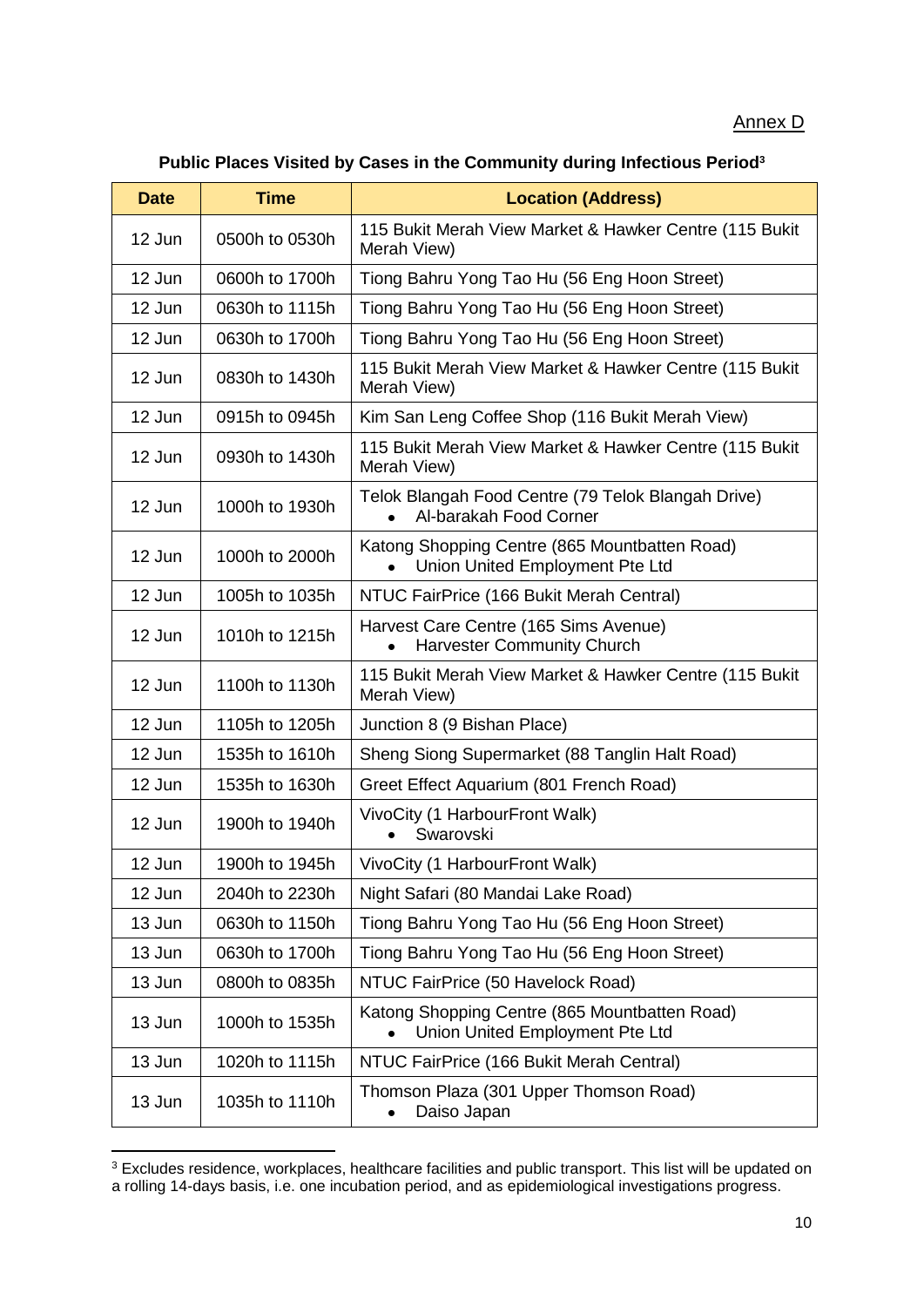| <b>Date</b><br><b>Time</b> |                | <b>Location (Address)</b>                                                           |  |  |  |
|----------------------------|----------------|-------------------------------------------------------------------------------------|--|--|--|
| 13 Jun                     | 1110h to 1315h | Junction 10 (1 Woodlands Road)<br><b>Sheng Siong Supermarket</b>                    |  |  |  |
| 13 Jun<br>1150h to 1220h   |                | Giant Express (86 Redhill Close)                                                    |  |  |  |
| 13 Jun                     | 1200h to 1530h | Katong Shopping Centre (865 Mountbatten Road)                                       |  |  |  |
| 13 Jun                     | 1310h to 1520h | VivoCity (1 HarbourFront Walk)<br>Toys "R" Us                                       |  |  |  |
| 13 Jun                     | 1315h to 1405h | The Clementi Mall (3155 Commonwealth Avenue West)<br><b>Clementi Public Library</b> |  |  |  |
| 13 Jun                     | 1320h to 1430h | VivoCity (1 HarbourFront Walk)<br>Toys "R" Us                                       |  |  |  |
| 13 Jun                     | 1415h to 1505h | Joo Chiat Complex (1 Joo Chiat Road)                                                |  |  |  |
| 13 Jun                     | 1500h to 1530h | 115 Bukit Merah View Market & Hawker Centre (115 Bukit<br>Merah View)               |  |  |  |
| 13 Jun                     | 1530h to 1630h | Katong V Mall (30 East Coast Road)<br><b>NTUC FairPrice</b>                         |  |  |  |
| 13 Jun                     | 1535h to 1635h | Katong V Mall (30 East Coast Road)<br><b>FairPrice Finest</b>                       |  |  |  |
| 13 Jun                     | 1635h to 2000h | Katong Shopping Centre (865 Mountbatten Road)<br>Union United Employment Pte Ltd    |  |  |  |
| 13 Jun                     | 2000h to 2030h | VivoCity (1 HarbourFront Walk)                                                      |  |  |  |
| 14 Jun                     | 0500h to 1620h | Tiong Bahru Yong Tao Hu (56 Eng Hoon Street)                                        |  |  |  |
| 14 Jun                     | 0630h to 1600h | Tiong Bahru Yong Tao Hu (56 Eng Hoon Street)                                        |  |  |  |
| 14 Jun                     | 0745h to 0820h | Eastpoint Mall (3 Simei Street 6)<br><b>NTUC FairPrice</b><br>$\bullet$             |  |  |  |
| 14 Jun                     | 1010h to 1400h | Katong Shopping Centre (865 Mountbatten Road)<br>Union United Employment Pte Ltd    |  |  |  |
| 14 Jun                     | 1130h to 1205h | Teoh Hock Seng (129 Kim Tian Road)                                                  |  |  |  |
| 14 Jun                     | 1200h to 2100h | Bake King (10 Haig Road)                                                            |  |  |  |
| 14 Jun                     | 1430h to 1500h | Redhill Market (79 Redhill Lane)                                                    |  |  |  |
| 14 Jun                     | 1600h to 1700h | COURTS Megastore (50 Tampines North Drive 2)                                        |  |  |  |
| 14 Jun                     | 1655h to 1830h | IKEA Tampines (60 Tampines North Drive 2)                                           |  |  |  |
| 14 Jun                     | 1755h to 1925h | City Square Mall (180 Kitchener Road)                                               |  |  |  |
| 14 Jun                     | 1940h to 2040h | Jurong Point (1 Jurong West Central 2)                                              |  |  |  |
| 14 Jun                     | 1955h to 2030h | NTUC FairPrice (166 Bukit Merah Central)                                            |  |  |  |
| 15 Jun                     | 0100h to 0130h | Sheng Siong Supermarket (108 McNair Road)                                           |  |  |  |
| 15 Jun                     | 1555h to 1630h | Dawson Place (57 Dawson Road)<br><b>NTUC FairPrice</b>                              |  |  |  |
| 15 Jun<br>1605h to 1645h   |                | Public Free Clinic Society (245 Tampines Street 21)                                 |  |  |  |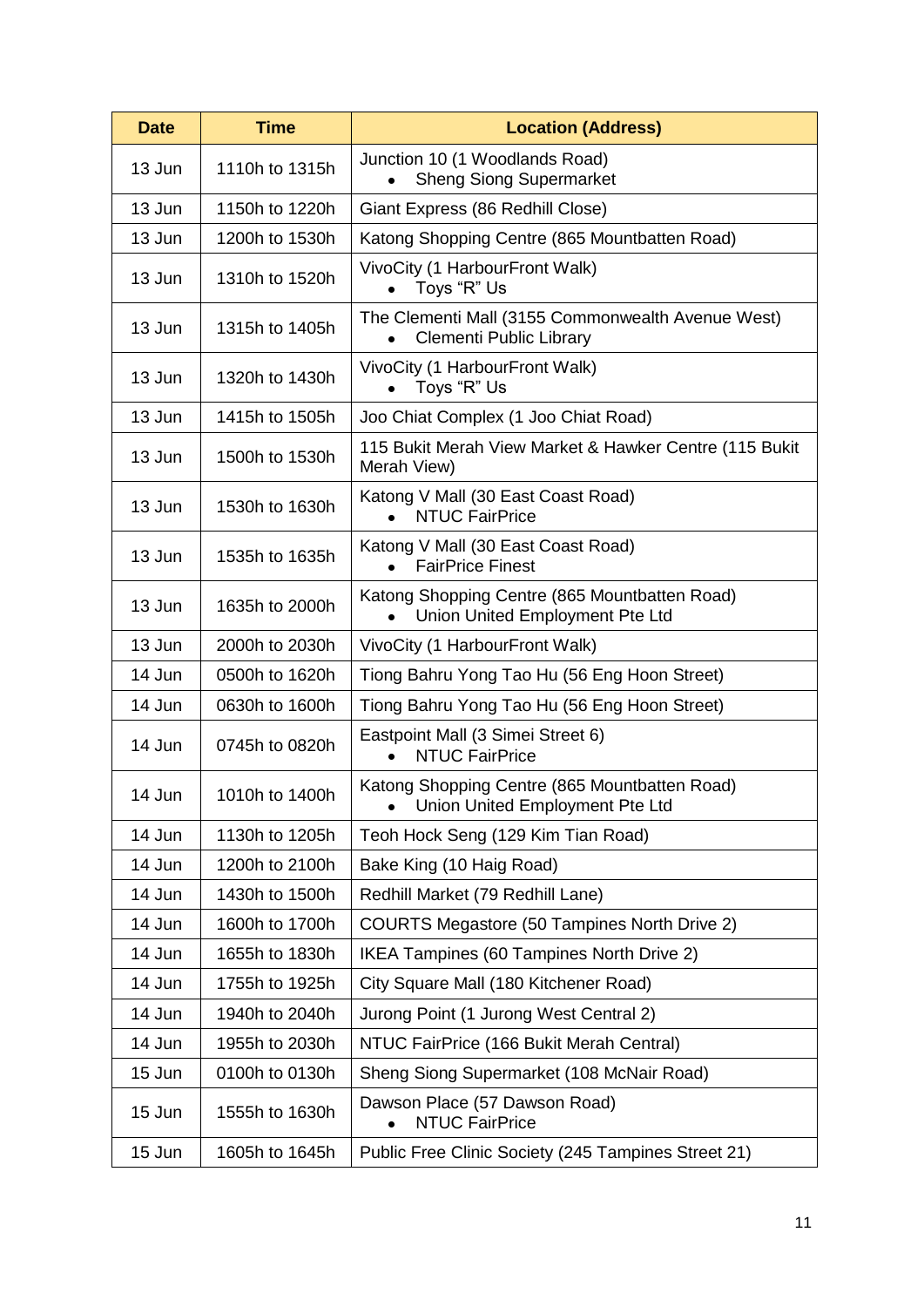| <b>Time</b><br><b>Date</b> |                | <b>Location (Address)</b>                                                                     |  |  |  |
|----------------------------|----------------|-----------------------------------------------------------------------------------------------|--|--|--|
| 15 Jun                     | 1650h to 1800h | Waterway Point (83 Punggol Central)                                                           |  |  |  |
| 15 Jun<br>1850h to 2130h   |                | Palelai Buddhist Temple (49 Bedok Walk)                                                       |  |  |  |
| 15 Jun<br>2000h to 2035h   |                | Joo Chiat Complex (1 Joo Chiat Road)<br>Al Barakah                                            |  |  |  |
| 16 Jun                     | 0940h to 1010h | Geylang Bahru Market and Food Centre (69 Geylang<br>Bahru)                                    |  |  |  |
| 16 Jun                     | 1020h to 1900h | Katong Shopping Centre (865 Mountbatten Road)<br><b>Central Recruitment Solutions Pte Ltd</b> |  |  |  |
| 16 Jun                     | 1430h to 1500h | Redhill Market (79 Redhill Lane)                                                              |  |  |  |
| 16 Jun                     | 1740h to 1955h | *SCAPE (2 Orchard Link)<br><b>Equilibrium Mixed Martial Arts</b>                              |  |  |  |
| 16 Jun                     | 1810h to 1900h | Tiong Bahru Plaza (298 Tiong Bahru Road)                                                      |  |  |  |
| 17 Jun                     | 0945h to 1020h | NTUC FairPrice Finest (202 Hougang Street 21)                                                 |  |  |  |
| 17 Jun                     | 1015h to 1840h | Katong Shopping Centre (865 Mountbatten Road)<br><b>Central Recruitment Solutions Pte Ltd</b> |  |  |  |
| 17 Jun                     | 1035h to 1240h | NTUC FairPrice (166 Bukit Merah Central)                                                      |  |  |  |
| 17 Jun                     | 1100h to 1300h | Bedok Point (799 New Upper Changi Road)<br>Teo Heng KTV Studio                                |  |  |  |
| 17 Jun                     | 1145h to 1230h | Tiong Bahru Plaza (298 Tiong Bahru Road)                                                      |  |  |  |
| 17 Jun<br>1250h to 1320h   |                | Healthy Path Spa (84 Bedok North Street 4)                                                    |  |  |  |
| 17 Jun                     | 1250h to 1430h | Tiong Bahru Plaza (298 Tiong Bahru Road)<br>Khai Yong Heng Goldsmith                          |  |  |  |
| 17 Jun<br>1255h to 1325h   |                | Tiong Bahru Plaza (298 Tiong Bahru Road)<br>Khai Yong Heng Goldsmith                          |  |  |  |
| 17 Jun                     | 1535h to 1710h | Hairpost Beauty Salon (162 Bukit Merah Central)                                               |  |  |  |
| 17 Jun                     | 1605h to 1810h | IKEA Tampines (60 Tampines North Drive 2)                                                     |  |  |  |
| 17 Jun                     | 1640h to 1715h | People's Park Centre (101 Upper Cross Street)                                                 |  |  |  |
| 17 Jun                     | 1640h to 1715h | People's Park Centre (101 Upper Cross Street)<br>Citri Mobile                                 |  |  |  |
| 17 Jun                     | 1745h to 1825h | Sim Lim Square (1 Rochor Canal Road)                                                          |  |  |  |
| 17 Jun                     | 1815h to 2020h | NTUC FairPrice (166 Bukit Merah Central)                                                      |  |  |  |
| 17 Jun                     | 2000h to 2100h | Market Square @ Downtown East (1 Pasir Ris Close)                                             |  |  |  |
| 18 Jun                     | 0945h to 2000h | ION Orchard (2 Orchard Turn)<br><b>Monster Curry</b>                                          |  |  |  |
| 18 Jun                     | 1010h to 1800h | Katong Shopping Centre (865 Mountbatten Road)<br><b>Central Recruitment Solutions Pte Ltd</b> |  |  |  |
| 18 Jun<br>1225h to 1300h   |                | Lucky Plaza (304 Orchard Road)                                                                |  |  |  |
| 18 Jun                     | 1225h to 1345h | *SCAPE (2 Orchard Link)<br><b>Equilibrium Mixed Martial Arts</b>                              |  |  |  |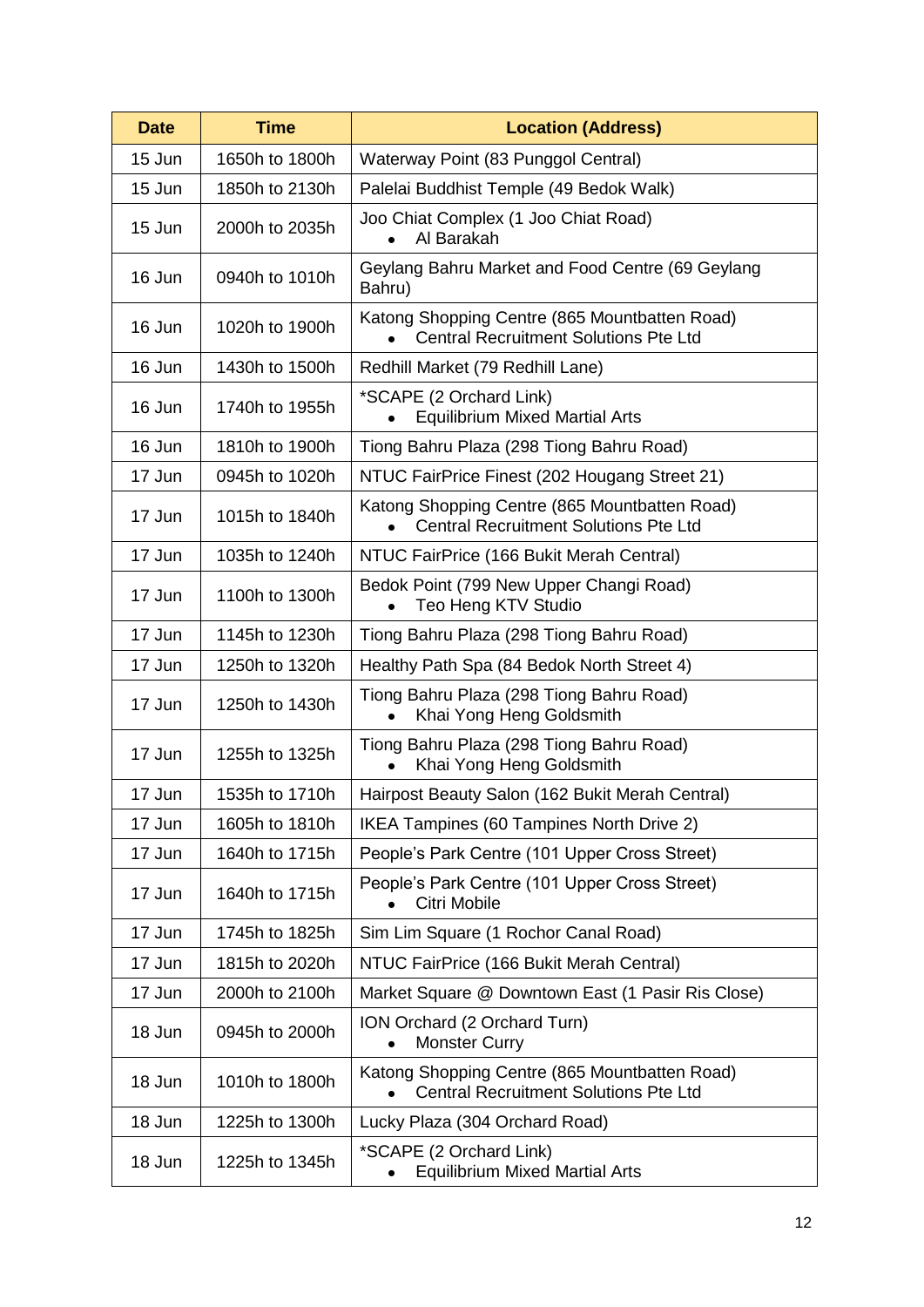| <b>Date</b>              | <b>Time</b>    | <b>Location (Address)</b>                                                                     |  |  |  |
|--------------------------|----------------|-----------------------------------------------------------------------------------------------|--|--|--|
| 18 Jun                   | 1315h to 1345h | Prime Supermarket (823 Tampines Street 81)                                                    |  |  |  |
| 18 Jun<br>1330h to 1800h |                | Redhill MRT Station (920 Tiong Bahru Road)<br><b>Bakery Point</b><br>$\bullet$                |  |  |  |
| 18 Jun<br>1400h to 1500h |                | Funan (107 North Bridge Road)<br><b>Premium Eyecare</b>                                       |  |  |  |
| 18 Jun                   | 1425h to 1505h | Boon Lay Shopping Centre (221 Boon Lay Place)<br><b>LITE Mobile</b><br>$\bullet$              |  |  |  |
| 18 Jun                   | 1545h to 1800h | Northpoint City (930 Yishun Avenue 2)                                                         |  |  |  |
| 18 Jun                   | 1745h to 1920h | Mulan (Kyawt Na Di) Beauty Salon (175 Boon Lay Drive)                                         |  |  |  |
| 18 Jun                   | 1800h to 1950h | VivoCity (1 HarbourFront Walk)                                                                |  |  |  |
| 19 Jun                   | 0115h to 0230h | China Square (51 Telok Ayer Street)<br>Livewire                                               |  |  |  |
| 19 Jun                   | 0945h to 2000h | ION Orchard (2 Orchard Turn)<br><b>Monster Curry</b>                                          |  |  |  |
| 19 Jun                   | 0845h to 0930h | Our Tampines Hub (1 Tampines Walk)<br><b>Public Service Centre</b>                            |  |  |  |
| 19 Jun                   | 0955h to 1645h | Katong Shopping Centre (865 Mountbatten Road)<br><b>Central Recruitment Solutions Pte Ltd</b> |  |  |  |
| 19 Jun                   | 1045h to 1220h | Pasir Panjang Wholesale Centre (1 Wholesale Centre)<br>Zenxin Organic Food Singapore          |  |  |  |
| 19 Jun                   | 1055h to 1200h | *SCAPE (2 Orchard Link)<br><b>Equilibrium Mixed Martial Arts</b>                              |  |  |  |
| 19 Jun                   | 1100h to 1400h | Redhill Market (79 Redhill Lane)                                                              |  |  |  |
| 19 Jun                   | 1100h to 1800h | Katong Shopping Centre (865 Mountbatten Road)<br>Top Employment Pte Ltd                       |  |  |  |
| 19 Jun                   | 1700h to 1900h | Redhill Market (79 Redhill Lane)                                                              |  |  |  |
| 19 Jun                   | 1835h to 2135h | Orchid Hotel (1 Tras Link)<br><b>JJ Dance Movement</b>                                        |  |  |  |
| 20 Jun                   | 0630h to 0900h | Redhill Market (79 Redhill Lane)                                                              |  |  |  |
| 20 Jun                   | 0640h to 0710h | Giant Express (86 Redhill Close)                                                              |  |  |  |
| 20 Jun                   | 0810h to 0900h | Eastpoint Mall (3 Simei Street 6)<br><b>NTUC FairPrice</b>                                    |  |  |  |
| 20 Jun                   | 0945h to 2000h | ION Orchard (2 Orchard Turn)<br><b>Monster Curry</b>                                          |  |  |  |
| 20 Jun                   | 1100h to 1330h | Katong Shopping Centre (865 Mountbatten Road)<br><b>Top Employment Pte Ltd</b>                |  |  |  |
| 20 Jun                   | 1100h to 1400h | Redhill Market (79 Redhill Lane)                                                              |  |  |  |
| 20 Jun                   | 1700h to 1900h | Redhill Market (79 Redhill Lane)                                                              |  |  |  |
| 20 Jun                   | 1755h to 1930h | Great World City (1 Kim Seng Promenade)                                                       |  |  |  |